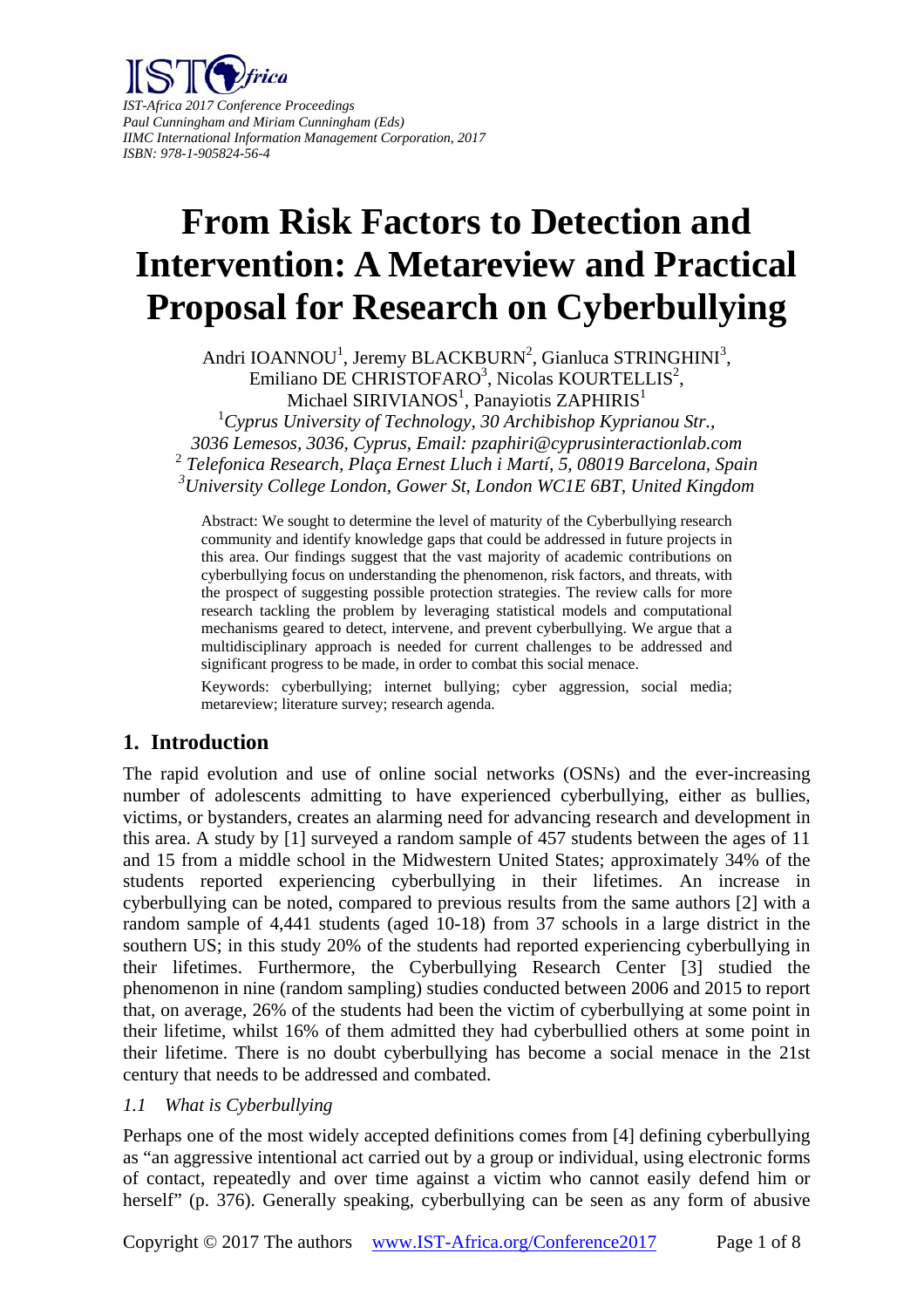behavior in cyberspace. A typology of cyberbullying behavior has been proposed by Nocentini et al. [5] and includes four type of activity: written-verbal behavior (phone calls, text messages, e-mails, instant messaging, chats, blogs, social networking communities, websites), visual behavior (posting, sending or sharing compromising pictures and videos through mobile phone or internet), exclusion (purposefully excluding someone from an online group) and impersonation (stealing and revealing personal information, using another person's name and account). Research has demonstrated a number of negative effects of cyberbullying victimization including lower self-esteem, retaliating, and being scared, frustrated, angry and depressed [6]. When the victim fails to cope with the emotional tension of the abuse, the consequences of cyberbullying become even more serious leading to suicidal thoughts and behavior [7] [8].

# **2. Objectives of Study and Methodology Used**

In order to understand scholarly activity on cyberbullying, we first compiled the corpus of research on cyberbullying using keyword search in scientific databases across disciplines - from social science and humanities to computer science. A taxonomy of the cyberbullying key-terms has been presented by [9] which includes the terms cyber-bullying, cybergrooming, cyber-stalking, electronic bullying, sms bullying, mobile bullying, online bullying, digital bullying, e-bullying, and Internet bullying. This taxonomy formed our basic keyword search, which was expanded to include more terms, considering the keywords and ideas presented in the manuscripts themselves, such as predator, victim, bystander, harassment, trolling, aggressive behavior, distressed behavior, hate speech, content monitoring, doxing, and cybermobbing. After a corpus of work was compiled, we attempted to synthesize the information presented in the manuscripts, organized in themes and research trajectories which follows. In the discussion section we elaborate on the open issues and potential directions for future research.

# **3. Results**

## *3.1 The Profiles of the Main Actors*

There are three main actors in the cyberbullying menace: the predator, the victim, and the bystander. A consistent profile of these actors has yet to be presented by researchers of cyberbullying and it appears to be a demanding area for exploration.

#### *3.1.1 Cyberbully*

In an overview of research on the types of cyberbullies (also cyberbullying perpetrators or predators), [10] identified five main categories, taking into account the psychological attributes (both personal and social) that underpin their behavior: the sociable cyberbully (cyberbullying for fun in order to entertain his/her friends without serious consideration of the victim's feelings); the lonely cyberbully (a relatively isolated cyberbully with no friends, spends his/her time by abusing others with whom s/he has little or no personal contact); the narcissistic cyberbully (a cyberbully demonstrating power by administering harm to another person); the sadistic cyberbully (a cyberbully enjoying causing distress, harm and suffering to another person); and the morally-driven cyberbully (a cyberbully feeling the victim is receiving justice for his/her actions). Additionally, in a survey research, Korean, You and Lim [11] used a sample of 3449 middle school students and demontrated a set of variables associated with more cyberbullying perpetration, particularly longer use of the Internet, more previous bullying and victim experiences, a higher aggression level, and lack of self-control.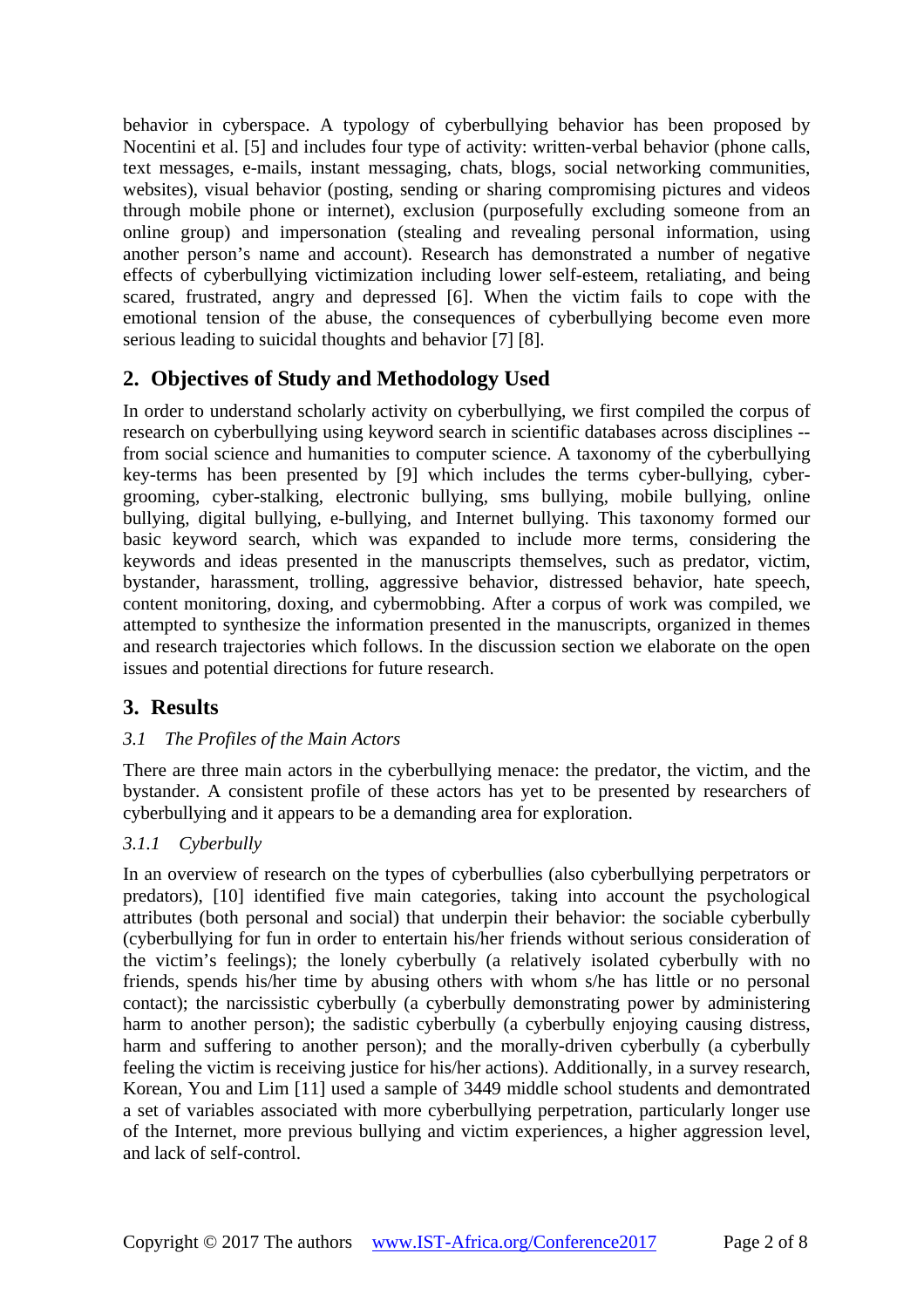## *3.1.2 Cybervictim*

Much of the previous research has attempted to identify risk factors for bullying and cyberbullying (typically examined together) focusing on demographic and behavioral measures. A number of psychological variables emerged in different studies describing the cybervictim. Sourander et al. [12] for example, found that cybervictim status was associated with living in a family with other than two biological parents, perceived emotional and peer problems, and feeling unsafe at school, whilst in Schneider et al. [8] cybervictims reported lower school performance and school attachment.

## *3.1.3 Bystander*

The third actor in cyberbullying is the (negative) bystander who observes bullying without taking action. A comprehensive study of this actor comes from [13] who found that three factors increased the likelihood of negative bystander behavior: (i) the cyberspace, meaning that negative bystander behavior occurs more often in the cyberspace than offline, (ii) the private nature of the act, meaning that bystander behavior might occur more frequently in private forms of violence, and (iii) the experience of being a cyberbullying predator seems to be important predictor of negative bystander behavior. Two factors seem to decrease negative bystander behavior: (i) affective empathy i.e., the ability to understand the emotions of others, and (ii) cognitive empathy i.e., the ability to anticipate the consequences of one's actions on others [13].

## *3.2 A Typology of Cyberbullying Actors*

A typology of cyberbullying actors in terms of their personal characteristics has yet to be presented in the cyberbullying literature. Instead, findings are sparse and inconsistent, calling for more work in this area.

#### *3.2.1 Gender*

Inconsistent findings have been reported regarding gender. Although research on traditional bullying shows that bullying is more common among boys (e.g., [14]), for cyberbullying, findings are mixed. Several studies report that males are indeed more likely to be cyberbullies than their female counterparts [15] [16]; yet, others report no gender differences [17] and others claim that girls outnumber boys [18] [19]. In a study of 2186 middle and high school students, [20] explored the factors that contribute to engagement with cyberbullying, looking at groups of actors including victims, bullies, bully–victims (both bully and be bullied online) and those not involved. Findings included that bullyvictims were more likely to be females, whilst no gender differences were found among students who bullied others or who were victimized online. Moreover, in Schneider et al. [8], a total of 20406 students (9-12 grade) in MetroWest Massachusetts completed surveys assessing their bullying victimization and psychological distress. The study showed that girls were more likely, than were boys, to report cyberbullying as predators, especially in combination with school bullying, but they were also more likely to be victims of both types of bullying (on school property and cyber).

## *3.2.2 Age*

While traditional bullying seems to peak during middle school, cyberbullying peaks somewhat later [21]. In fact, with age, there seems to be a gradual shift away from traditional forms of bullying such as spreading rumours, to cyberbullying; for example, [20] found that the older the student, the more likely s/he was to cyberbully others or to both bully and be bullied online, than to be neither a bully nor victim. It should be noted that most cyberbullying research conducted so far has focused on adolescents [22], while very little cyberbullying research exists on primary school students [23].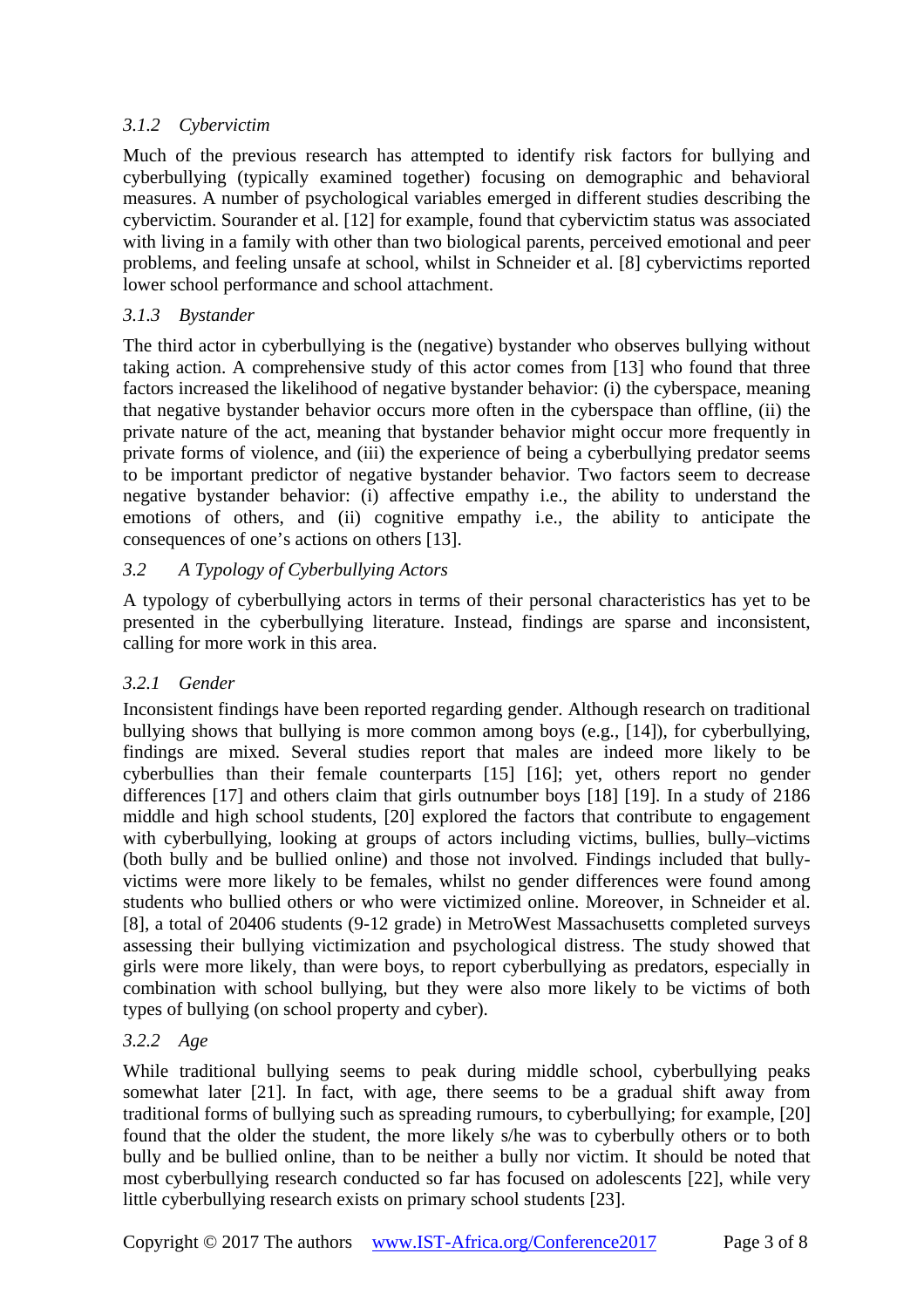#### *3.2.3 Sexual Orientation*

There seems to be a consistent finding that non-heterosexual individual are targets of traditional bullying and cyberbullying. For example, [8] reported that non-heterosexually youths were more likely to be victims of cyberbullying, compared to heterosexual (10.5% vs 6.0%). A previous study reported similar findings, showings that lesbian, gay, bisexual, and transsexual individuals were twice as likely to experience cyberstalking or e-mail harassment from a stranger, compared to heterosexual individuals.

#### *3.2.4 Other Personal Characteristics*

A few other profile patterns of cyberbullying actors have been reported in the literature as follows:

- (i) Computer use. Students who were victims, bullies, and bully–victims were more likely than students who were not involved in cyberbullying to use the computer for more hours a day and to give their password to friends [20]. Also, intensive use of the Internet emerged as a risk factor for child cyber-harassment [24]. Furthermore, the location of the computer at home was found to be a predictive factor of cyber victimization. Children who use the computer in private places at their home (e.g., bedroom) were at higher risk to be victimized than children who used computers in a public space in their home [25].
- (ii) School performance. According to [8], youth who reported lower school performance and lower school attachment were also more likely to be victimized with cyberbullying; in particular, students who received mostly Ds and Fs were twice as likely to be victims of cyberbullying compared to students who received mostly As (11.3% vs 5.2%).
- (iii)Bullied person, bullying others. There is a lack of research on the bully-victim group (persons being bullied and also bullying others) whilst a potential causal link is alarming and warrants further investigation (Does bullied person become a bully?). For example, in their survey research, [11] found that previous offline bullying and victim experiences were associated with more cyberbullying. Similarly, Mishna et al. [20] argued that the cyber offers easy space for "revenge" or "payback" with high prevalence of bully-victim behavior (26%) in a sample of 2186 participants [20].
- *3.3 The Problematic Nature of the Label "cyberbullying"*

Defining, measuring, or detecting specific cyberbullying behavior is not a trivial task. Existing definitions of cyberbullying, as well as the one adhered in this review by [4], often incorporate the criteria of traditional bullying such as repetition over time and imbalance of power (a victim who cannot easily defend him/herself). However, due to the unique nature of cyber-based communication, it is difficult to identify such criteria in the cyber abuse [26]. As a result, there is uncertainty regarding the operational definition of cyberbullying and how to effectively measure it [26]. On that note, [27] argued that most works on cyberbullying as claimed by the original authors, are in fact more accurately described as research on cyberaggression, as they do not take into account the frequency of the event and the imbalance of power. Below we discuss three relevant dimensions that, if further explored, should inform the operational definition and thus, measurement and detection of cyberbullying.

#### *3.3.1 The Power Dimension*

Although a central aspect of most operational definitions of traditional bullying, "power" is difficult to determine in the cyber context [26]. Is "power" the ability to remain anonymous in the cyberspace [4]? Is it the ability to demonstrate superior technological knowledge [28] ? Is it the immediacy of content dissemination and capacity to humiliate on a grand scale [29] ? Or is "power" the perceived popularity of the predator causing more psychological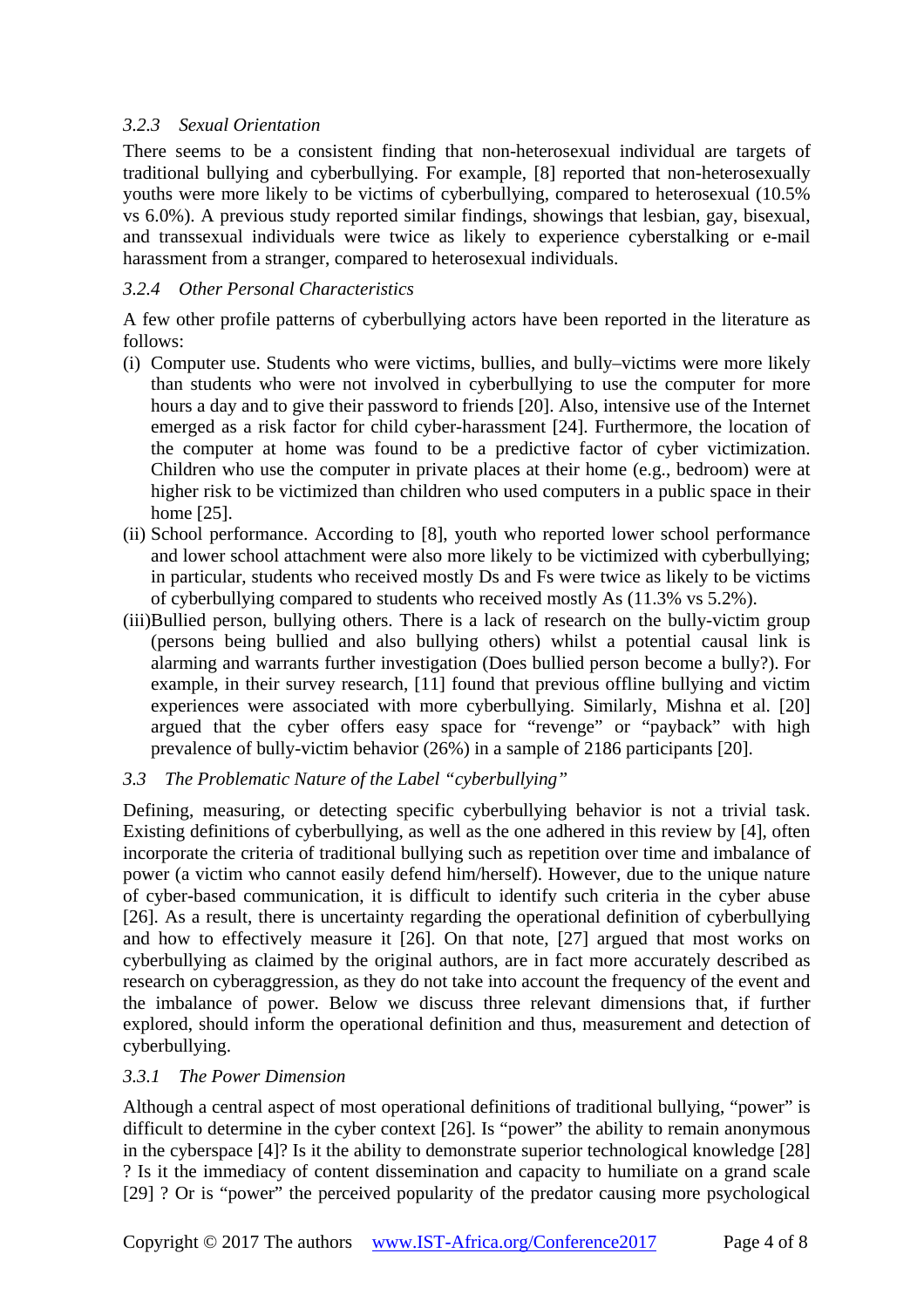distress? The later was investigated by [30] who found that, compared to being harassed by an unpopular cyberbully, being harassed by a popular cyberbully was more distressing and elicited more negative mood and helplessness. Understanding what "power" in cyberspace entails will significantly inform the operational definition of cyberbullying.

## *3.3.2 The Dimension of Severity -- Duration and Level of Insult*

Cyberbullying can occur anytime and anywhere and is believed to be more damaging than traditional face-to-face bullying because of the fluidity and frequency of the bullying behavior using technology. In fact, several authors [29][31] hypothesised that because bullying acts performed online are visible for a long(er) period of time and to a large audience (who may also join the bully), their negative effects can be more severe and longer lasting, compared to victims of repeated (offline) bullying acts. Yet, there is lack of empirical research tackling cyberbullying as a sequence of actions that involve repetition of harming content and levels of severity. Potha and Maragoudakis [32] seem to be the first to have considered the duration and level of insult in cyberbullying; using a dynamic time warping algorithm, they were able to provide an immediate indicator for the severity of cyberbullying within a given dialogue. Yet, more research is needed for understanding (and detecting) the level of insult and duration of the cyber abuse.

## *3.3.3 The Anonymity Dimension*

The anonymity in cyberbullying adds a totally new dimension to the nature of traditional bullying. The devices that are used (such as mobile phones and computers) make it easier for a perpetrator to act anonymously (e.g., by using a nickname) and without directly facing the victim [33]. Moreover, cyberbullies have less chance of getting caught or punished as they can perpetrate without adult supervision [4]. What makes the anonymity dimension more apparent in cyberbullying, is the evidence that many cyberbullies do not choose inperson bullying if the cyber route is denied. As [34] discussed, cyberbullies might not bully in person because they feel powerless socially or because they are invested in school and academics, but are willing to bully online because they believe that cyberbullying is without risk since adults are not present.

# **4. Implications and Recommendations**

This review explores research pertaining to cyberbullying across disciplines, from social science and Humanities to computer science. It appears, research on cyberbullying is still at its infancy and most studies are mere reports of prevalence rates and relationships among variables. There is less work on intelligence techniques for the detection of cyberbullying when it occurs, a rather demanding area for exploration. The following recommendations have been developed through our analyses, aiming to guide further research in the field. All of them call for a multidisciplinary approach that integrates knowledge from the humanities and computer science in order to address current and future research challenges.

- 1. Conduct more natural experiments. Efforts from the social sciences mainly focus on the participants' perceived experiences of being engaged in cyberbullying as predators, victims, or bystanders; less often, researchers rely on experimental conditions studying cyberbystander behavior only. This research is definitely of value, yet natural experiments with real-life OSNs data are needed to track and understand the behavior of predators and their victims in space and time. Real cyberbullying activity abounds in today's cyberspace. Synergies between researchers in humanities and computers science will help gather and analyse these datasets in order to advance the study of this social menace.
- 2. Bring more factors into the equation. Factors such as severity (level of insult and duration) and power are yet to be considered in cyberbullying research, beyond mere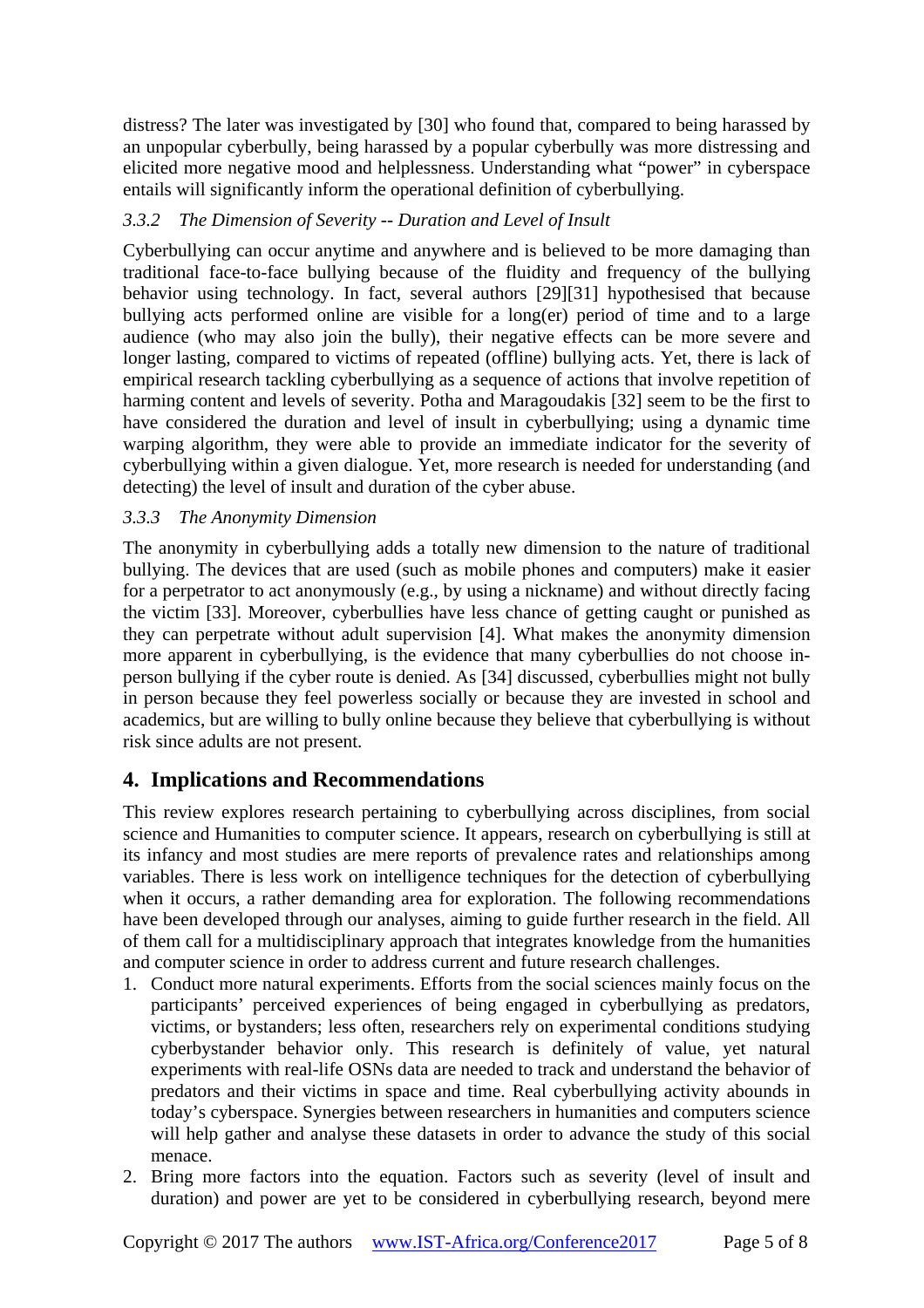discussion of their importance in social sciences research. Valuable insight could emerge from research that tackles whole blocks of cyberbullying activity in OSNs, demonstrating and understanding the evolution, repetition, and imbalance of power evident in these events. Current algorithms seem to detect the problem only up to some degree of success; we would argue that consideration of these factors might improve their intelligence.

- 3. Juxtapose cyberbullying patterns across platforms. Cyberbullying is not everywhere. Different OSNs platforms might encourage or inhibit cyberbullying for different reasons. For example, it is possible that the severity of cyberbullying is linked to the degree of platform anonymity. Today's easy access to data from various online social media platforms (e.g. instagram, 4chan, Twitter, TwitchTV, Facebook, snapchat) allows researchers to juxtapose patterns of behavior and thus, consider causal relationships between factors such as (platform) anonymity and severity of cyberbullying.
- 4. Backtrack cyberbullying behavior. There is limited research on how cyberbullying begins, is fed, and evolves. There is also limited research on the bully-victim as a separate actor of cyberbullying, although an alarming consideration, emerging from social sciences research, is that a bullied person becomes a bully. Computer science algorithms can help backtrack cyberbullying behavior looking at these issues e.g., when and how one engages in bullying (e.g., person acting properly, then bullies after being bullied).
- 5. Consider a multi-cultural approach. The typology of cyberbullying participants in terms of gender, age, sexual orientation and other characteristics should involve cultural elements, which might be the cause of inconsistent research findings in regards to these factors. Similarly, cyberbullying actors -- predator, victim, and bystander -- might possess different profiles across cultures. A multi-cultural approach to cyberbullying could generate further useful insight into advancing these typologies. Here under represented communities in such studies (e.g. Africa communities) should be included. This appears to be a demanding area for exploration in the social sciences, which can greatly inform algorithmic approaches to detection and prevention from a computer science perspective.
- 6. Begin the dialog between social science/ humanities and computer science. Communication between disciplines is virtually non-existent within the cyberbullying arena.

## **5. Conclusion**

While there is an unceasing flow of media stories reporting cases of cyberbullying, particularly within online social media, research efforts in the academic community are scattered over different topics and across the humanities and computer science. The majority of academic contributions focus on understanding the phenomenon, risk factors and threats with the prospect of suggesting possible protection strategies. Detecting cyberbullying when it occurs and identifying predators and their victims in real computermediated communication remains an open issue to be solved, before intervention and prevention methods can be addressed. Recognizing blocks of cyberbullying activity and understanding dimensions such as duration, severity, power, and anonymity can shed valuable insight into how cyberbullying is fed and evolves. There is an immediate need for true multidisciplinary work between social and computer sciences, in order for current challenges to be effectively addressed and significant progress to be made, and we are confident that this review will serve as a multidisciplinary agenda to guide future research in this area.

Africa is an under represented continent in such studies. Studies that document cyberbullying in Africa, ways of combatting it in such communities and mechanisms for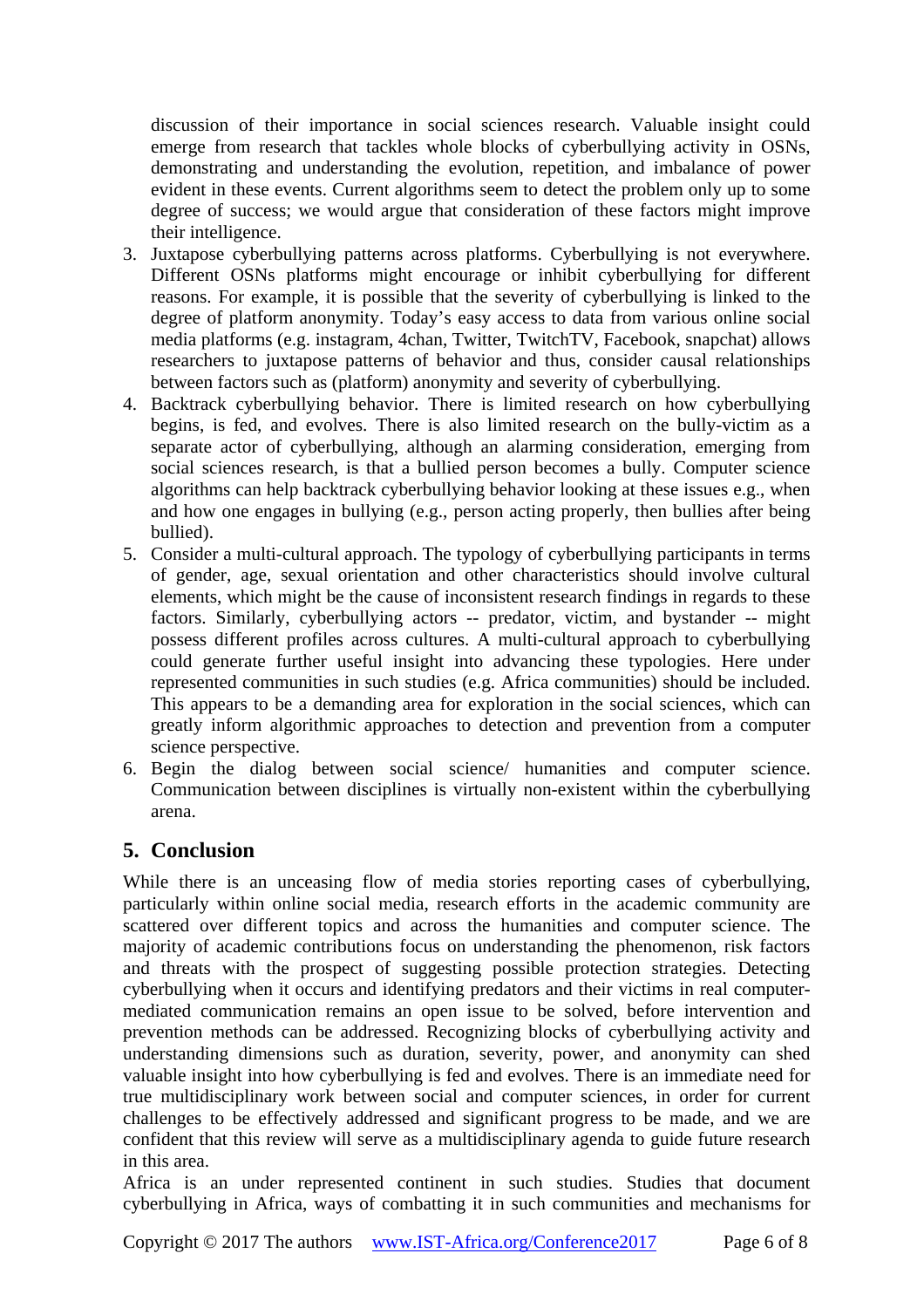encouraging training and awareness for young communities on online behavior and protection.

## **Acknowledgements**

This research has been fully funded by the European Commission as part of the ENCASE project (*H2020-MSCA-RISE of the European Union under GA number 691025).* 

#### **References**

[1] Hinduja, S., & Patchin, J. W. (2015). Cyberbullying legislation and case law: Implications for school policy and practice. Cyberbullying Research Center.

[2] Hinduja, S., & Patchin, J. W. (2013). Social influences on cyberbullying behaviors among middle and high school students. Journal of youth and adolescence, 42(5), 711-722.

[3] Cyberbullying Research Center (2015). Summary of Our Cyberbullying Research (2004-2015). Retrieved July 2015, from http://cyberbullying.org/summary-of-our-cyberbullying-research

[4] Smith, P. K., Mahdavi, J., Carvalho, M., Fisher, S., Russell, S., & Tippett, N. (2008). Cyberbullying: Its nature and impact in secondary school pupils. Journal of child psychology and psychiatry, 49(4), 376-385.

[5] Nocentini, A., Calmaestra, J., Schultze-Krumbholz, A., Scheithauer, H., Ortega, R., & Menesini, E. (2010). Cyberbullying: Labels, behaviours and definition in three European countries. Australian Journal of Guidance and Counselling, 20(02), 129-142.

[6] Smith-Ross, C., Esmail, A., Omar, A., & Franklin, K. (2014). Chapter Nine Bullying: Recognizing the Warning Signs. Alleviating bullying: Conquering the challenge of violent crimes, 146.

[7] Foody, M., Samara, M., & Carlbring, P. (2015). A review of cyberbullying and suggestions for online psychological therapy. Internet Interventions, 2(3), 235-242.

[8] Schneider, S. K., O'Donnell, L., Stueve, A., & Coulter, R. W. (2012). Cyberbullying, school bullying, and psychological distress: A regional census of high school students. American Journal of Public Health, 102(1), 171-177.

[9] Al Mazari, A. (2013). Cyber-bullying taxonomies: Definition, forms, consequences and mitigation strategies. 5th International Conference on Computer Science and Information Technology (CSIT) (pp. 126- 133). IEEE.

[10] Kyriacou, C., & Zuin, A. (2016). Cyberbullying and moral disengagement: an analysis based on a social pedagogy of pastoral care in schools. Pastoral Care in Education, 34(1), 34-42.

[11] You, S., & Lim, S. A. (2016). Longitudinal predictors of cyberbullying perpetration: Evidence from Korean middle school students. Personality and Individual Differences, 89, 172-176.

[12] Sourander, A., Klomek, A. B., Ikonen, M., Lindroos, J., Luntamo, T., Koskelainen, M., . . . Helenius, H. (2010). Psychosocial risk factors associated with cyberbullying among adolescents: A population-based study. Archives of general psychiatry, 67(7), 720-728.

[13] Barlinska, J., Szuster, A., & Winiewski, M. (2013). Cyberbullying among adolescent bystanders: Role of the communication medium, form of violence, and empathy. Journal of Community & Applied Social Psychology, 23(1), 37-51.

[14] Sanchez, F. C., Romero, M. F., Navarro-Zaragoza, J., Ruiz-Cabello, A. L., Frantzisko, O. R., & Maldonado, A. L. (2016). Prevalence and patterns of traditional bullying victimization and cyber-teasing among college population in Spain. BMC public health, 16(1), 1.

[15] Li, Q. (2006). Cyberbullying in schools a research of gender differences. School psychology international, 27(2), 157-170.

[16] Lapidot-Lefler, N., & Dolev-Cohen, M. (2015). Comparing cyberbullying and school bullying among school students: prevalence, gender, and grade level differences. Social psychology of education, 18(1), 1-16.

[17] Patchin, J. W., & Hinduja, S. (2006). Bullies move beyond the schoolyard a preliminary look at cyberbullying. Youth violence and juvenile justice, 4(2), 148-169.

[18] Keith, S., & Martin, M. E. (2005). Cyber-bullying: Creating a culture of respect in a cyber world. Reclaiming children and youth, 13(4), 224.

[19] Kowalski, R. M., & Limber, S. P. (2007). Electronic bullying among middle school students. Journal of adolescent health, 41(6), S22--S30.

[20] Mishna, F., Khoury-Kassabri, M., Gadalla, T., & Daciuk, J. (2012). Risk factors for involvement in cyber bullying: Victims, bullies and bully--victims. Children and Youth Services Review, 34(1), 63-70.

[21] Pabian, S., & Vandebosch, H. (2016). An investigation of short-term longitudinal associations between social anxiety and victimization and perpetration of traditional bullying and cyberbullying. Journal of youth and adolescence, 45(2), 328-339.